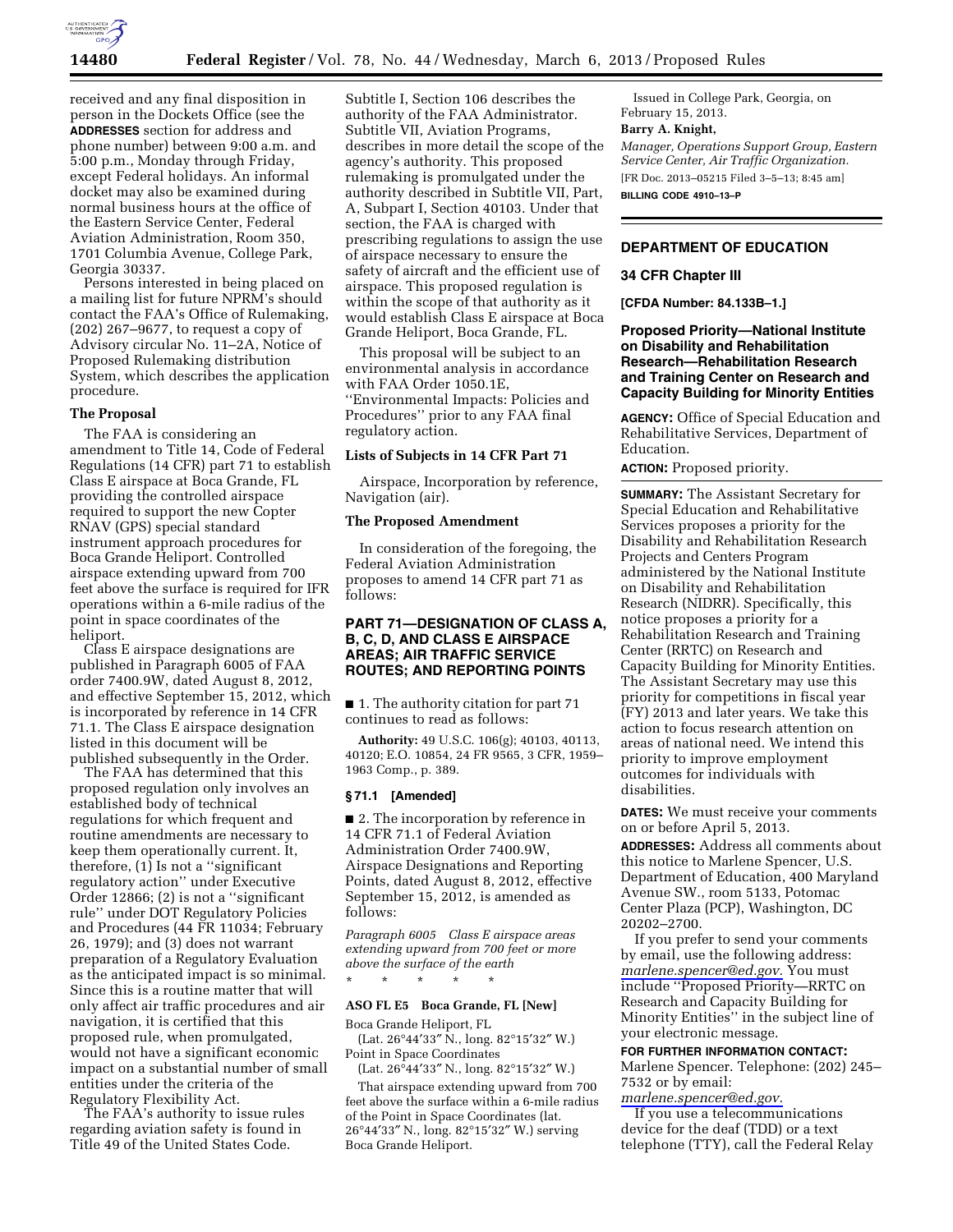Service (FRS), toll free, at 1–800–877– 8339.

**SUPPLEMENTARY INFORMATION:** This notice of proposed priority is in concert with NIDRR's currently approved Long-Range Plan (Plan). The Plan, which was published in the **Federal Register** on February 15, 2006 (71 FR 8165), can be accessed on the Internet at the following site: *[www.ed.gov/about/offices/list/](http://www.ed.gov/about/offices/list/osers/nidrr/policy.html) [osers/nidrr/policy.html.](http://www.ed.gov/about/offices/list/osers/nidrr/policy.html)* 

Through the implementation of the Plan, NIDRR seeks to: (1) Improve the quality and utility of disability and rehabilitation research; (2) foster an exchange of expertise, information, and training methods to facilitate the advancement of knowledge and understanding of the unique needs of traditionally underserved populations; (3) determine best strategies and programs to improve rehabilitation outcomes for underserved populations; (4) identify research gaps; (5) identify mechanisms for integrating research and practice; and (6) disseminate findings.

This notice proposes a priority that NIDRR intends to use for RRTC competitions in FY 2013 and possibly later years. However, nothing precludes NIDRR from publishing additional priorities, if needed. Furthermore, NIDRR is under no obligation to make an award for this priority. The decision to make an award will be based on the quality of applications received and available funding.

*Invitation to Comment:* We invite you to submit comments regarding this notice. To ensure that your comments have maximum effect in developing the notice of final priority, we urge you to identify clearly the specific topic that each comment addresses.

We invite you to assist us in complying with the specific requirements of Executive Orders 12866 and 13563 and their overall requirement of reducing regulatory burden that might result from this proposed priority. Please let us know of any further ways we could reduce potential costs or increase potential benefits while preserving the effective and efficient administration of the program.

During and after the comment period, you may inspect all public comments about this notice in room 5133, 550 12th Street SW., PCP, Washington, DC, between the hours of 8:30 a.m. and 4:00 p.m., Washington, DC time, Monday through Friday of each week except Federal holidays.

*Assistance to Individuals with Disabilities in Reviewing the Rulemaking Record:* On request we will provide an appropriate accommodation or auxiliary aid to an individual with a

disability who needs assistance to review the comments or other documents in the public rulemaking record for this notice. If you want to schedule an appointment for this type of accommodation or auxiliary aid, please contact the person listed under **FOR FURTHER INFORMATION CONTACT**.

*Purpose of Program:* The purpose of the Disability and Rehabilitation Research Projects and Centers Program is to plan and conduct research, demonstration projects, training, and related activities, including international activities, to develop methods, procedures, and rehabilitation technology that maximize the full inclusion and integration into society, employment, independent living, family support, and economic and social selfsufficiency of individuals with disabilities, especially individuals with the most severe disabilities; and to improve the effectiveness of services authorized under the Rehabilitation Act of 1973, as amended (Rehabilitation Act).

# **RRTC Program**

The purpose of the RRTCs, which are funded through the Disability and Rehabilitation Research Projects and Centers Program, is to improve the effectiveness of services authorized under the Rehabilitation Act, through advanced research, training, technical assistance, and dissemination activities in general problem areas, as specified by NIDRR. Such activities are designed to benefit rehabilitation service providers, individuals with disabilities, and the family members or other authorized representatives of individuals with disabilities. Additional information on the RRTC program can be found at: *[www.ed.gov/rschstat/research/pubs/res](http://www.ed.gov/rschstat/research/pubs/res-program.html#RRTC)[program.html#RRTC.](http://www.ed.gov/rschstat/research/pubs/res-program.html#RRTC)* 

*Statutory and Regulatory Requirements of RRTCs* RRTCs must—

• Carry out coordinated advanced programs of rehabilitation research;

• Provide training, including graduate, pre-service, and in-service training, to help rehabilitation personnel more effectively provide rehabilitation services to individuals with disabilities;

• Provide technical assistance to individuals with disabilities, their representatives, providers, and other interested parties;

• Disseminate informational materials to individuals with disabilities, their representatives, providers, and other interested parties; and

• Serve as centers of national excellence in rehabilitation research for individuals with disabilities, their

representatives, providers, and other interested parties.

**Program Authority:** 29 U.S.C. 762(g) and 764(b)(2).

*Applicable Program Regulations:* 34 CFR part 350.

## **Proposed Priority**

This notice contains one proposed priority.

*RRTC on Research and Capacity Building for Minority Entities.* 

## **Background**

There are approximately 19.6 million people between the ages of 18 and 64 with a disability in the United States. Among people in the United States between the ages of 18 and 64, 10.4 percent of non-Hispanic Whites, 7.9 percent of Hispanics, and 4 percent of Asians reported having a disability in 2011, as compared with 13.6 percent of Blacks or African Americans, and 17.1 percent of American Indians or Alaskan Natives (Erickson et al., 2012). Not only do some racial and ethnic populations experience higher rates of disability than non-Hispanic Whites, but there are other examples of disparate outcomes in various life domains for racial and ethnic populations when compared to non-Hispanic Whites. For example, adult Hispanics, American Indians or Alaska Natives, and Blacks or African Americans with disabilities are significantly more likely to report fair or poor health (55.2 percent, 50.5 percent, and 46.6 percent, respectively) compared to non-Hispanic White and Asian individuals with disabilities (36.9 percent and 24.9 percent, respectively) (Wolf et al., 2008). Blacks or African Americans and Hispanics with disabilities have significantly higher rates of unemployment (23.5 percent and 20.3 percent, respectively), relative to non-Hispanic White individuals with disabilities (13.7 percent) (Bureau of Labor Statistics, 2011).

The disparities in outcomes provided the basis for section 21 of the Rehabilitation Act (29 U.S.C. 718). Section 21 requires NIDRR to reserve a portion of its funds each year for certain outreach activities, which may include making awards to minority entities and Indian tribes to conduct research, training, and technical assistance or related activities to improve services for individuals with disabilities from traditionally underserved racial and ethnic minority populations. The requirements in section 21 are aimed at helping individuals with disabilities from minority backgrounds and communities overcome the numerous challenges they face. These challenges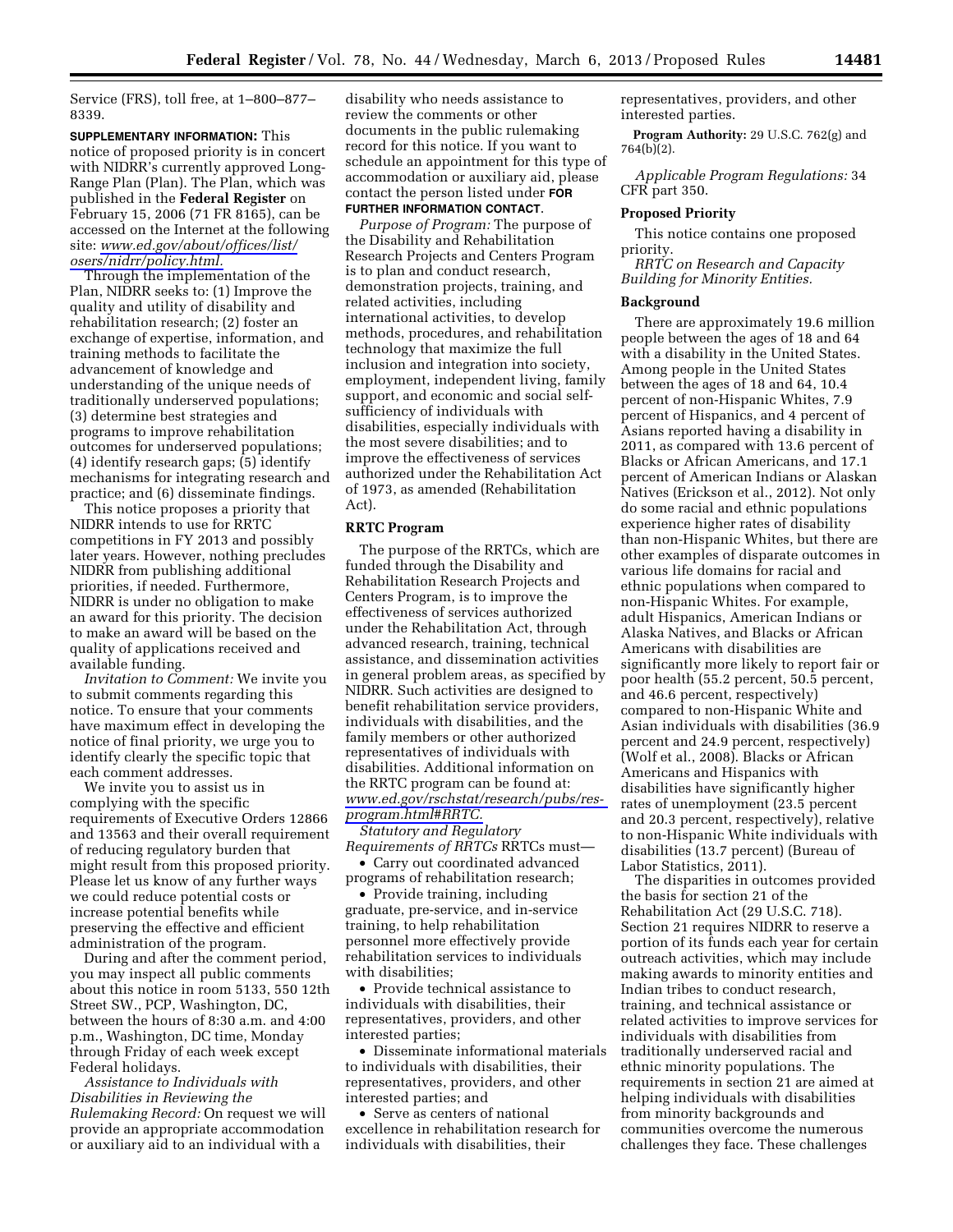include language barriers; cultural traditions and attitudes about disability; limited numbers of professional rehabilitation specialists and researchers from minority backgrounds; higher rates of poverty and lower rates of formal education; physical, social, and informational isolation from mainstream disability and rehabilitation agencies; and cultural identity and cross-cultural mistrust, among others (Balcazar et al., 2010). The section 21 requirements are aligned with NIDRR's commitment to develop new knowledge, interventions, and products that lead to improved outcomes for all individuals with disabilities, as well as to build the research capacity of entities with close cultural and social connections to individuals with disabilities from minority backgrounds.

Minority entities are underrepresented in the field of disability and rehabilitation research, and, specifically, historically Black colleges or universities (HBCUs) are underrepresented among NIDRR's grantees (Moore et al., 2012). A minority entity, as defined in section 21 of the Rehabilitation Act (29 U.S.C. 718), is a historically Black college or university, a Hispanic-serving institution of higher education, an American Indian tribal college or university, or another institution of higher education whose minority student enrollment is at least 50 percent. Efforts are needed to build the capacity of HBCUs and other minority entities to conduct disability and rehabilitation research and develop rehabilitation professionals to address the ongoing challenges of providing equal opportunity and benefit to individuals with disabilities from traditionally underserved minority backgrounds and communities (Moore et al., 2012).

#### **References**

Balcazar, F.E., Suarez-Balcazar, Y., Taylor-Ritzler, T., & Keys, C. (2010). Race, Culture, and Disability: Rehabilitation, Science, and Practice. Sudbury, MA: Jones & Bartlett.

Bureau of Labor Statistics, U.S. Department of Labor. Persons with a Disability: Labor Force Characteristics-2011. Retrieved July 19, 2012, from: *[www.bls.gov/news.release/pdf/](http://www.bls.gov/news.release/pdf/disabl.pdf)  [disabl.pdf.](http://www.bls.gov/news.release/pdf/disabl.pdf)* 

Erickson, W., Lee, C., & von Schrader, S. (2012). Disability Statistics from the 2010 American Community Survey. Ithaca, NY: Cornell University Rehabilitation Research and Training Center on Disability Demographics and Statistics. Retrieved July 23, 2012, from: *[www.disabilitystatistics.org.](http://www.disabilitystatistics.org)* 

Moore, C.L., Johnson, J.E., Manyibe, E.O., Washington, A.L., Uchegbu, N., & Eugene-Cross, K. (2012). Barriers to the Participation of Historically Black Colleges and Universities in the Federal Disability and Rehabilitation Research and Development

Enterprise: The Researchers' Perspective. Oklahoma City: Department of Rehabilitation Counseling and Disability Studies/Langston University.

Wolf, L.A., Armour, B.S., & Campbell, V.A. (2008). Racial/Ethnic Disparities in Self-Rated Health Status among Adults with and without Disabilities. Retrieved from *cdc.gov/ mmwr/preview/mmwrhtml/mm5739a1.htm.* 

#### **Proposed Priority**

The Assistant Secretary for Special Education and Rehabilitative Services proposes a priority to establish a Rehabilitation Research and Training Center (RRTC) on Research and Capacity Building for Minority Entities. One purpose of the RRTC is to generate new knowledge about the experiences and outcomes of individuals with disabilities from racial and ethnic minority backgrounds that can be used as a foundation for developing interventions to improve those outcomes. Another purpose of the RRTC is to enhance rehabilitation research capacity at minority entities, as defined in section 21 of the Rehabilitation Act (29 U.S.C 718). The RRTC must contribute to these outcomes by:

(a) Conducting research that examines experiences and outcomes of individuals with disabilities from traditionally underserved racial and ethnic populations. Applicants must focus their research activities on topics that fall under at least one of the following major life domains identified in NIDRR's Final Long-Range Plan for FY 2005–2009: (1) Employment, (2) Participation and Community Living, or (3) Health and Function.

(b) Conducting research on the feasibility and potential effectiveness of methods and models for enhancing disability and rehabilitation research capacity and infrastructure at minority entities.

(c) Serving as a national resource center for minority entities that are seeking to develop their research infrastructure, and to enhance their capacity to engage in disability and rehabilitation research. The RRTC must provide technical assistance and training to minority entities in order to develop their institutional research infrastructure and enhance their capacity to conduct disability and rehabilitation research.

(d) Involving individuals with disabilities from traditionally underserved racial and ethnic populations in planning and implementing the RRTC's activities and evaluating its work.

(e) Providing outreach and training that enhances awareness of NIDRR and its research programs among minority entities.

(f) Developing and implementing a strategy for disseminating research, training, and technical assistance products developed by the RRTC. The RRTC's dissemination strategy must include an online information dissemination system that meets a government- or industry-recognized standard for accessibility by individuals with disabilities.

### **Types of Priorities**

When inviting applications for a competition using one or more priorities, we designate the type of each priority as absolute, competitive preference, or invitational through a notice in the **Federal Register**. The effect of each type of priority follows:

*Absolute priority:* Under an absolute priority, we consider only applications that meet the priority (34 CFR 75.105(c)(3)).

*Competitive preference priority:*  Under a competitive preference priority, we give competitive preference to an application by (1) awarding additional points, depending on the extent to which the application meets the priority (34 CFR 75.105(c)(2)(i)); or (2) selecting an application that meets the priority over an application of comparable merit that does not meet the priority (34 CFR 75.105(c)(2)(ii)).

*Invitational priority:* Under an invitational priority, we are particularly interested in applications that meet the priority. However, we do not give an application that meets the priority a preference over other applications (34 CFR 75.105(c)(1)).

*Final Priority:* We will announce the final priority in a notice in the **Federal Register**. We will determine the final priority after considering responses to this notice and other information available to the Department. This notice does not preclude us from proposing additional priorities, requirements, definitions, or selection criteria, subject to meeting applicable rulemaking requirements.

**Note:** This notice does not solicit applications. In any year in which we choose to use this priority, we invite applications through a notice in the **Federal Register**.

#### **Executive Orders 12866 and 13563**

#### *Regulatory Impact Analysis*

Under Executive Order 12866, the Secretary must determine whether this regulatory action is ''significant'' and, therefore, subject to the requirements of the Executive order and subject to review by the Office of Management and Budget (OMB). Section 3(f) of Executive Order 12866 defines a ''significant